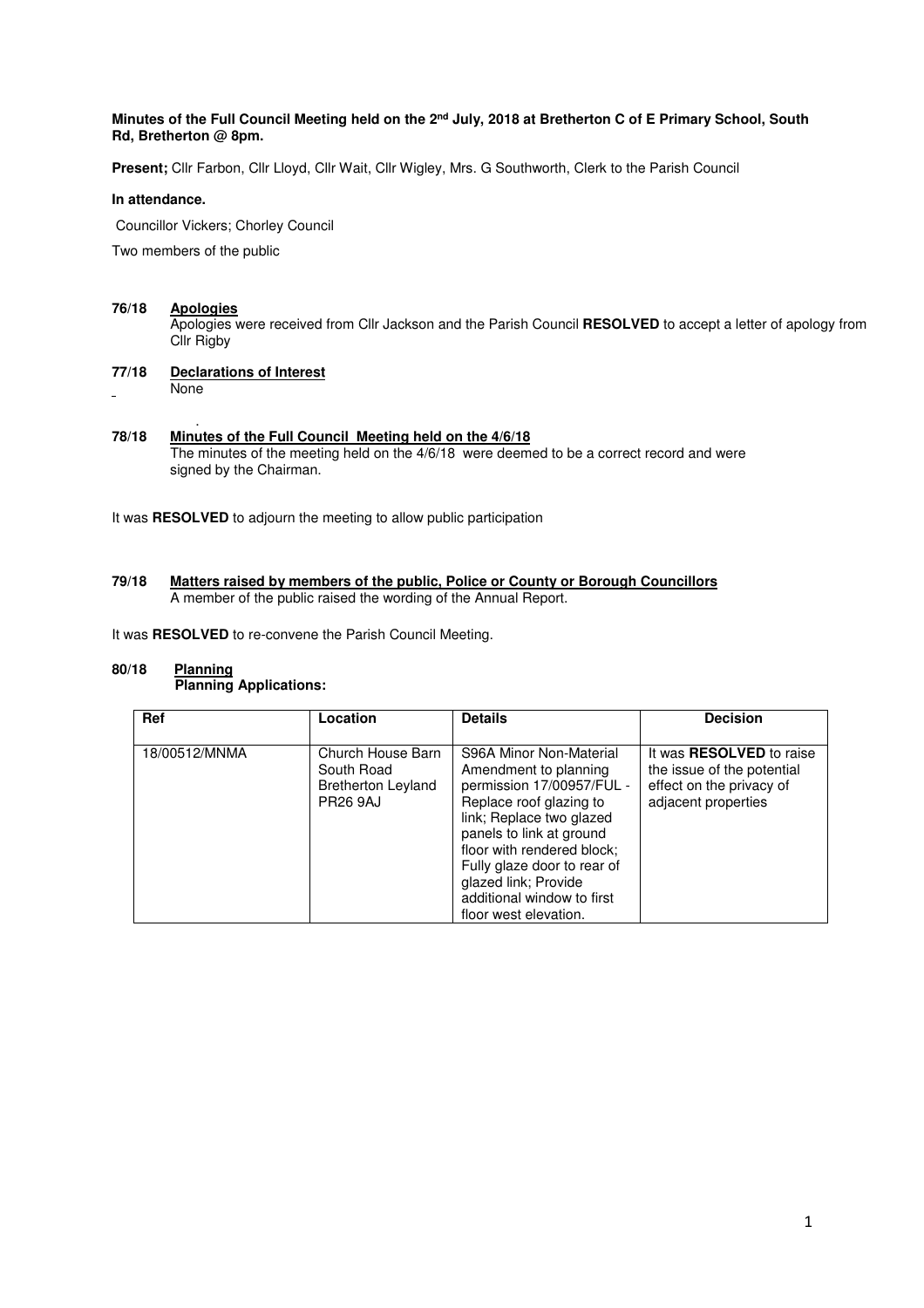#### **81/18 Finance 81.01.18 Payment**

It was **RESOLVED** to pay the following invoices. The invoices having been inspected/authorized by Cllr Wait and Cllr Wigley.

| Cheque No. | Recipient              | <b>Description</b>                                                   | <b>Amount</b><br>£ |
|------------|------------------------|----------------------------------------------------------------------|--------------------|
| 1550       | Glenys Southworth      | June Salary and Back pay                                             | 187-71             |
| 1551       | Glenys Southworth      | June Expenses                                                        | 106.28             |
| 1552       | Wignalls Landscapes    | Grounds Maintenance June 2018                                        | 466-80             |
| 1553       | Barbara Farbon         | Community Grant Expenditure and<br>Equipment Maintenance expenditure | 119-22             |
| 1554       | Signs and Graphics     | Supply and fitting of Tennis only sign                               | $30-00$            |
| 1555       | <b>Rufford Printer</b> | Printing of summer newsletter and<br>annual report                   | 168-00             |
| 1556       | Wignalls Landscapes    | Grounds Maintenance in July                                          | 346-80             |

#### **81.02.18 Monitoring Statement**

It was **RESOLVED** that the monitoring statement for the period to the 30/6/18 be approved and the Chair signed the statement on behalf of the Parish Council.

#### **82/18 Highways Issues**

It was **RESOLVED** to maintain the accident record

## **83/18 Bank Hall; Request for letter of support**

It was **RESOLVED** to provide a letter of support

**84/18 Lancashire County Council. Consultation of Children's Services** It was **RESOLVED** to respond to the consultation**.**

#### **85/18 Cycle Time Trials**

It was **RESOLVED** to raise the problems being caused with the Police

## **86/18 Request from the Head teacher of the Primary School**

 It was **RESOLVED** to invite children from the Primary School to attend a future meeting of the Parish Council

## **87/18 Data Protection Policy**

It was **RESOLVED** to introduce the Policy in the light of the General Data Protection Regulations

# **88/18 Decisions taken by Chair in conjunction with Clerk**

It was **RESOLVED** to note the decisions;

# 89/18 **Replacement of SPID**

 John Pigott attended for this item to provide advice on the need to replace the SPID It was **RESOLVED** to

Thank John for his work in operating the SPID and researching the replacement options Replace the SPID once the VAT refund has been received and the donation from the Film Club is confirmed.

## **9018 National Association of Local Councils; Consultation of the Future**

It was **RESOLVED** to respond to the Consultation